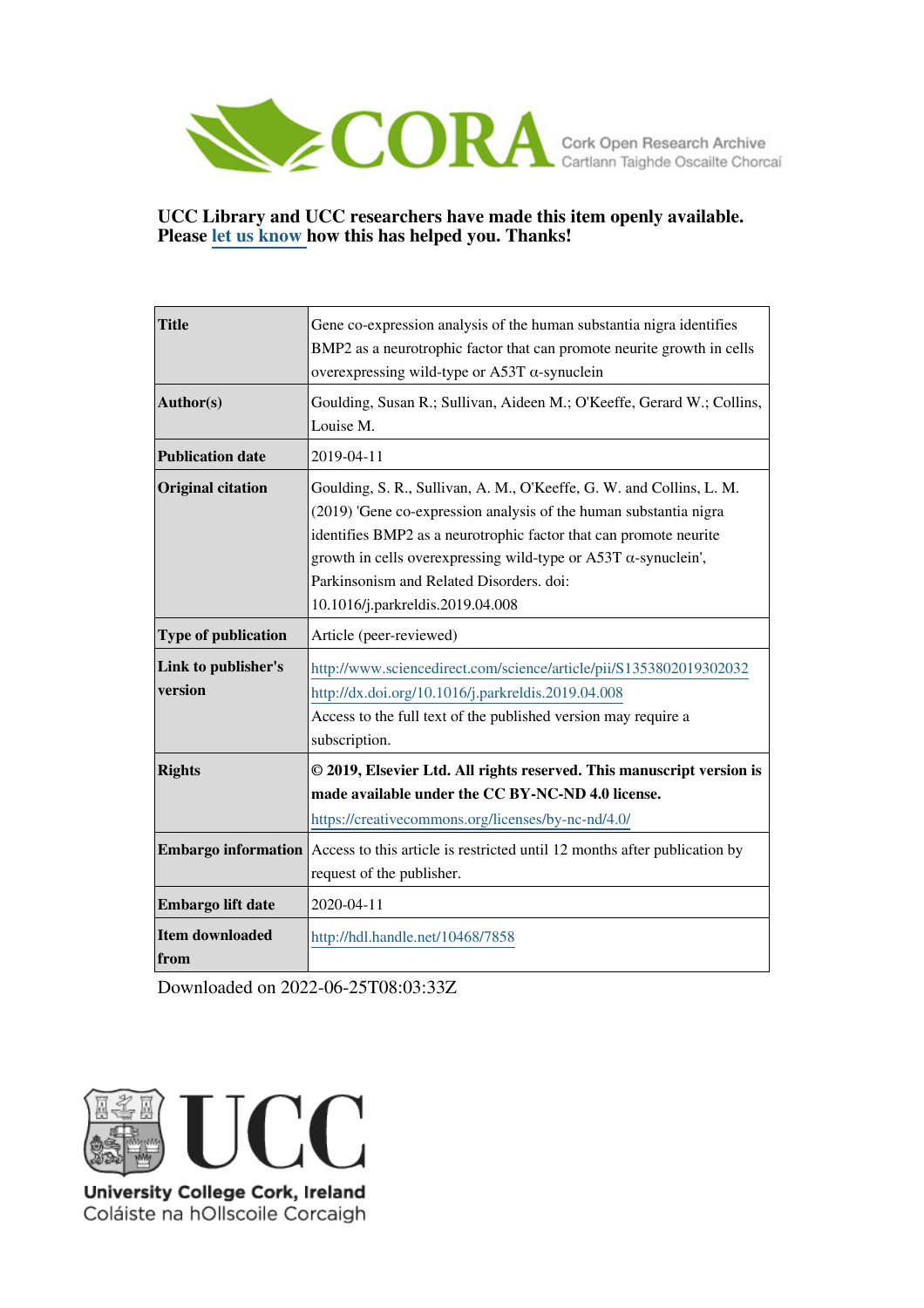# **Gene co-expression analysis of the human substantia nigra identifies BMP2 as a neurotrophic factor that can promote neurite growth in cells**  overexpressing wild-type or  $A53T \alpha$ -synuclein.

Susan R. Goulding<sup>1,2</sup>, Aideen M. Sullivan<sup>2</sup>, Gerard W. O'Keeffe<sup>2#</sup>, Louise M. Collins<sup>2,3#</sup>

<sup>1</sup> Department of Biological Sciences, Cork Institute of Technology, Cork, Ireland.

<sup>2</sup> Department of Anatomy and Neuroscience and Cork Neuroscience Centre, University

College Cork, Cork, Ireland.

<sup>3</sup> Department of Physiology, University College Cork, Cork, Ireland.

# **# Address correspondence to**

Dr. Louise Collins Email: [l.collins@ucc.ie](mailto:l.collins@ucc.ie)

or

Dr. Gerard O'Keeffe Email: [g.okeeffe@ucc.ie](mailto:g.okeeffe@ucc.ie)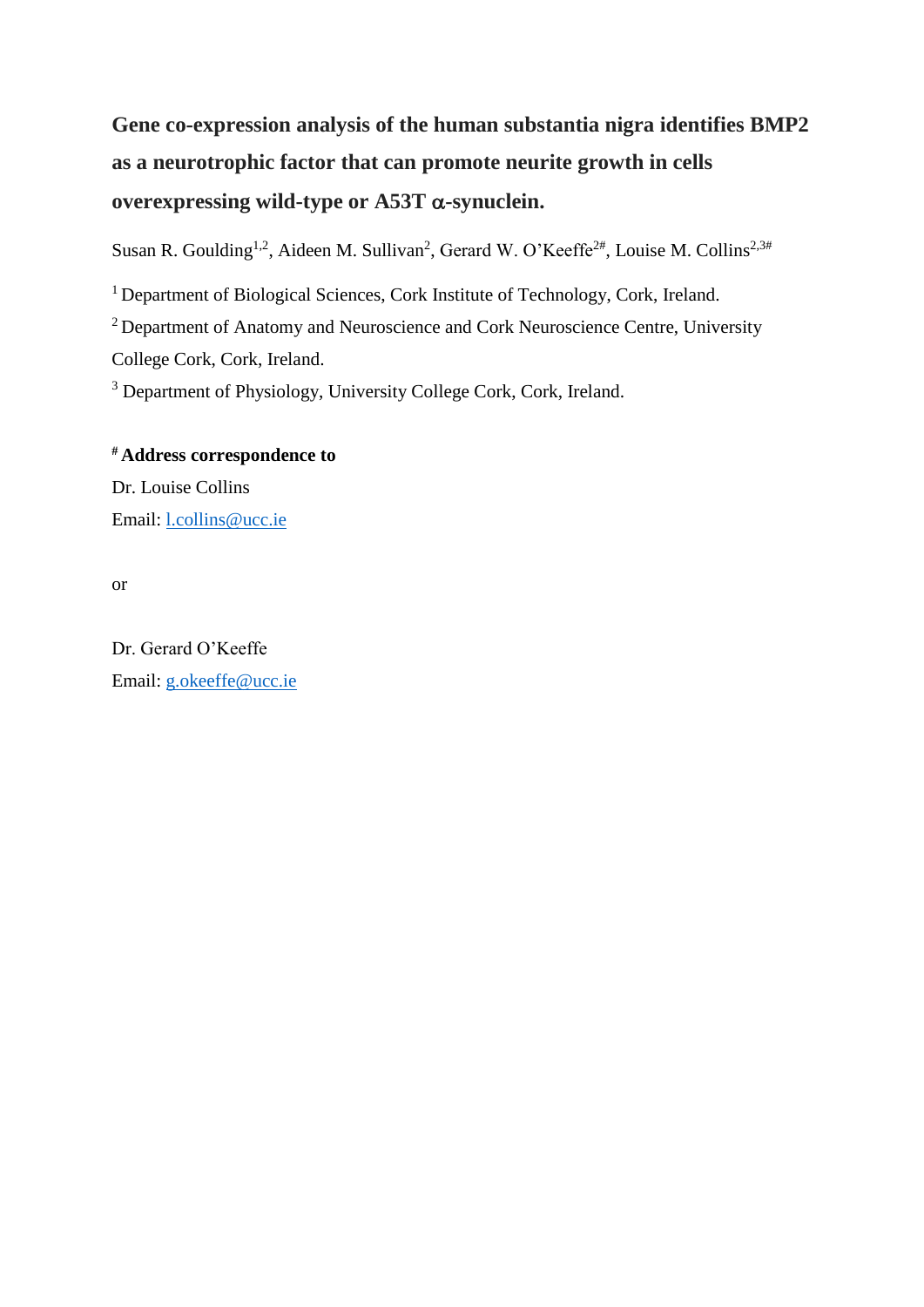#### **Abstract**

**Introduction:**  $\alpha$ -synuclein-induced degeneration of dopaminergic neurons has been proposed to be central to the early progression of Parkinson's disease. This highlights the need to identify factors that are neuroprotective or neuroregenerative against  $\alpha$ -synuclein-induced degeneration. Due to their potent neurotrophic effects on nigrostriatal dopaminergic neurons, we hypothesized that members of the bone morphogenetic protein (BMP) family have potential to protect these cells against  $\alpha$ -synuclein.

**Methods:** To identify the most relevant BMP ligands, we used unbiased gene co-expression analysis to identify all BMP family members having a significant positive correlation with five markers of dopaminergic neurons in the human substantia nigra (SN).We then tested the ability of lead BMPs to promote neurite growth in SH-SY5Y cells and in primary cultures of ventral mesencephalon (VM) dopaminergic neurons, treated with either 6-OHDA or MPP<sup>+</sup>, or overexpressing wild-type or A53T  $\alpha$ -synuclein.

**Results:** Only the expression of BMP2 was found to be significantly correlated with multiple dopaminergic markers in the SN. We found that BMP2 treatment promoted neurite growth in SH-SY5Y cells and in dopaminergic neurons. Moreover, BMP2 treatment promoted neurite growth in both SH-SY5Y cells and VM neurons, treated with the neurotoxins 6-OHDA or MPP<sup>+</sup> . Furthermore, BMP2 promoted neurite growth in cells overexpressing wild-type or  $A53T-\alpha$ -synuclein.

**Conclusion:** These findings are important given that clinical trials of two neurotrophic factors, GDNF and neurturin, have failed to meet their primary endpoints. Our findings are a key first step in rationalising the further study of BMP2 as a potential neurotrophic factor in  $\alpha$ synuclein-based translational models of Parkinson's disease.

**Key words:** Parkinson's;  $\alpha$ -synuclein; degeneration; neurotrophic factor; axon growth.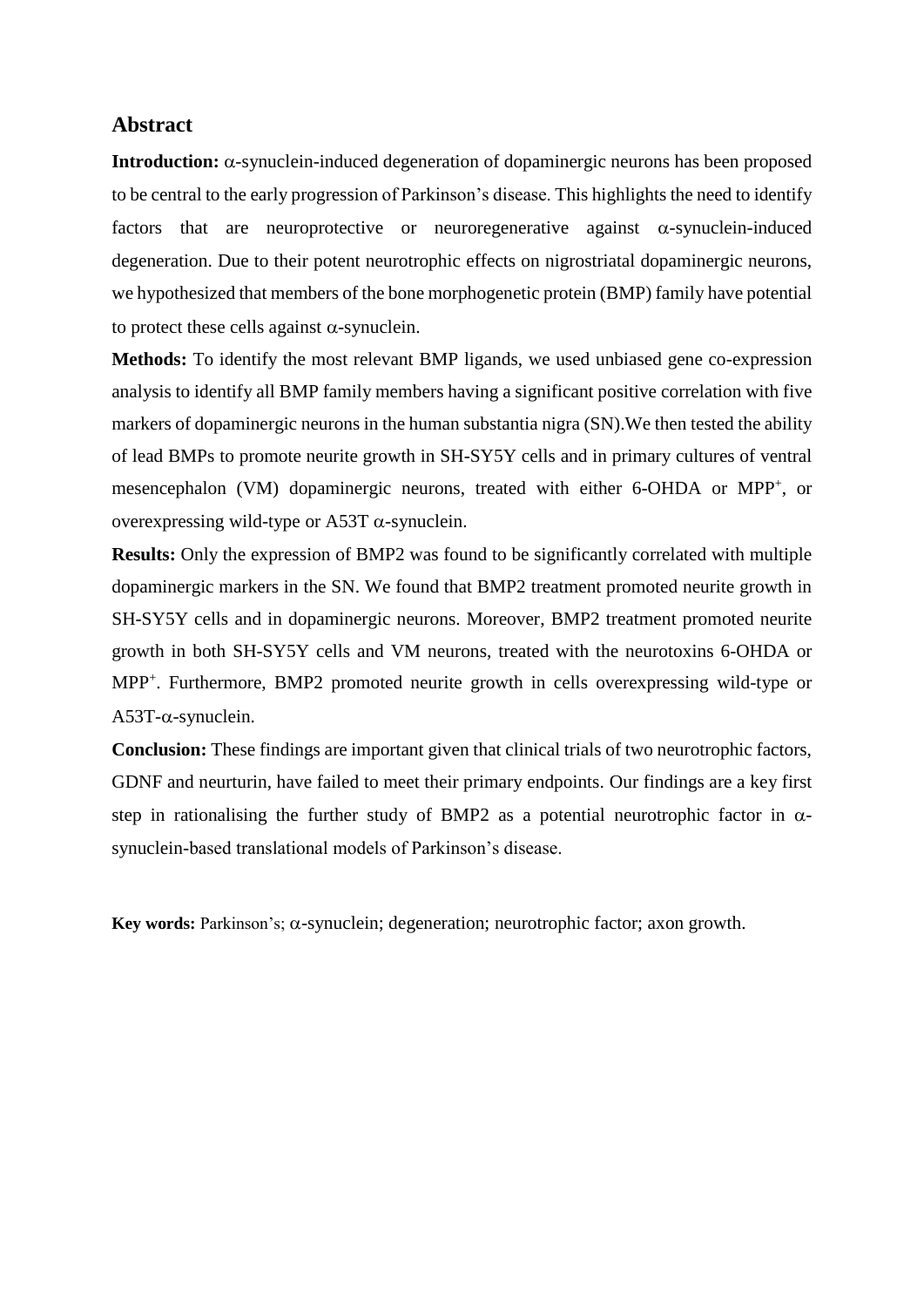#### **Introduction**

The degeneration of midbrain dopaminergic (mDA) neurons leading to the loss of striatal innervation is central to the progression of Parkinson's disease (PD) (1).  $\alpha$ -synuclein has been linked to PD since a number of mutations, such as the A30P (2) or A53T mutation in *SNCA* (3), as well as triplications (4) or duplications (5) of *SNCA,* are associated with autosomal dominant PD, while *SNCA* is also a susceptibility gene for sporadic PD (6). In addition,  $\alpha$ synuclein is the main component of Lewy bodies and Lewy neurites, which are pathological hallmarks of PD (7). Overexpression of α-synuclein in individual cultured mDA neurons has been shown to reduce neurite growth (8). This is also supported by the reduced connectivity and spine formation (9), and decreased neurite length and axonal degeneration (10), found in iPSC-derived neurons with *SNCA* triplication. Moreover iPSC-derived mDA neurons carrying the A53T mutation also develop neurite degeneration (11). These studies show that  $\alpha$ -synuclein can lead to axonal and somal degeneration and highlight the need to identify factors that can promote mDA neurite growth in neurons carrying an  $\alpha$ -synuclein load.

Bone morphogenetic proteins (BMPs) are a group of 15 structurally-related proteins that are members of the transforming growth factor (TGF)- $\beta$  superfamily of ligands (12). The BMP receptors (BMPRs) (BMPR2 with BMPR1A or BMPR1B) are expressed in embryonic and adult rat mDA neurons (13). Adult male BMPR2 dominant-negative mice display an almost complete loss (~90%) of striatal innervation, with reduced locomotor activity (14). Previous studies have shown that BMP treatment increases mDA neuron number in midbrain cultures *in vitro* (15, 16). Additionally, BMP treatment, or overexpression of a constitutivelyactive BMPR1B, promotes neurite growth in SH-SY5Y cells (17), and in primary cultures of mDA neurons through the canonical Smad signalling pathway (12, 13, 17, 18). Moreover, knockdown of a negative regulator of BMP-Smad signalling during development promotes mDA neurite growth and leads to dopaminergic hyperinnervation of the striatum (19). However, the expression profiles of individual BMPs in mDA neurons are unknown, as is information on the effects of BMPs on neurite growth in cells overexpressing  $\alpha$ -synuclein.

Here we show that of all BMPs, only transcripts for BMP2 and the BMPRs are coexpressed with transcripts for multiple markers of mDA neurons in the human SN. Additionally, we show that BMP2 promotes neurite growth and protects against neurotoxininduced and wild-type- and  $A53T-\alpha$ -synuclein-induced neurite degeneration in SH-SY5Y cells and in primary cultures of mDA neurons. These findings are an important step in rationalizing the further study of BMP2 in neurotrophic factor therapy for PD.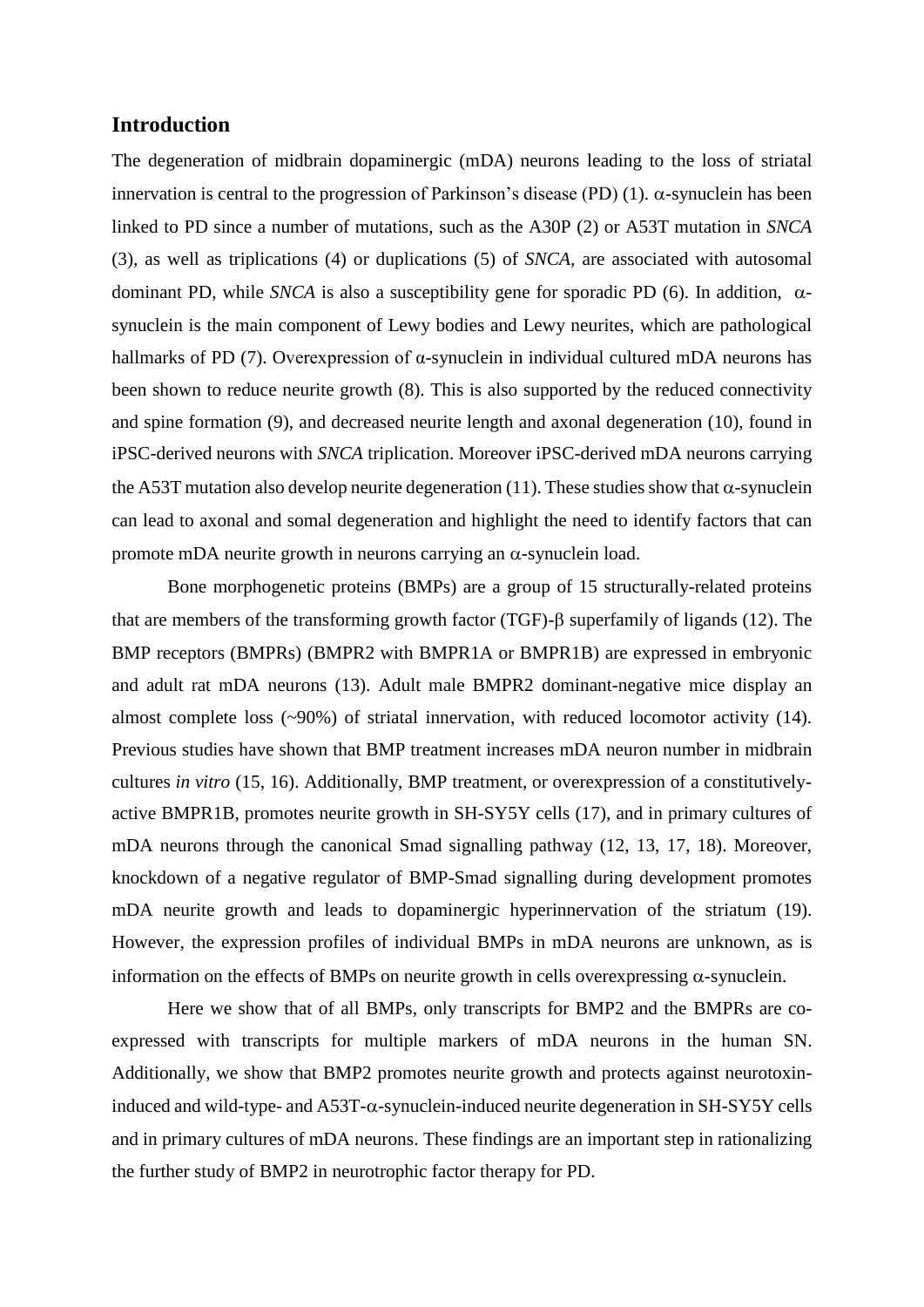### **Materials and Methods**

#### **Gene expression analysis of the human SN**

Human SN gene expression data from healthy controls (GSE:60863) (20) and age-matched control and PD patients (GSE:49036) (21) were analysed separately using the R2: Genomics Analysis and Visualization Platform [\(http://r2.amc.nl\)](http://r2.amc.nl/). Pearson correlation analysis with a false discovery rate (FDR) multiple testing correction was used to identify all genes that were coexpressed with five dopaminergic neuronal markers: *ALDH1A1*, *NR4A2, KCNJ6*, *TH* and *LMX1B* in the SN, and four markers enriched in Purkinje cells in the cerebellum: *PDE1A1, CBLN1, PDE9A, CALB1* (GSE:60863). All gene expression data are presented as log2 expression values. Differences in expression were determined using one-way ANOVA with *post hoc* Tukey's test.

#### **Cell culture**

SH-SY5Y cells and embryonic day (E) 14 rat VM were cultured as previously described (13), under license with full ethical approval. Cultures were treated with 50ng/ml recombinant human (rh)BMP2 (Gibco), 6-OHDA (0-15µM) (Sigma), or MPP<sup>+</sup> (0-1mM) (Sigma), unless otherwise indicated. For transfection experiments, SH-SY5Y cells and E14 VM cultures were transfected with 0.5-1µg of plasmid DNA using the TransIT-X2® Dynamic Delivery System (Mirus Bio) according to the manufacturer's instructions. SH-SY5Y cells were seeded at a density of  $2.5x10^4$  cells per well and allowed to reach  $\geq 80\%$  confluency prior to transfection. E14 VM cultures were seeded at a density of  $1.5x10^5$  cells per well. The TransIT-X2:DNA complex was prepared according to the manufacturer's specifications using serum-free medium, TransIT-X2 reagent and  $0.5$ -1µg/µl stock of control EGFP plasmid or EGFP- $\alpha$ synuclein-Wild Type (WT) or EGFP- $\alpha$ -synuclein-A53T plasmids. These were a kind gift from David Rubinsztein (Addgene plasmid #40823) (22). The transfection efficiency for SH-SY5Y cells and E14 VM cells was 31% and 3%, respectively.

#### **Western Blotting**

Western blotting was carried out as previously described (19). Cells were lysed in RIPA buffer and insoluble debris was removed via centrifugation. 28µg of protein was run on a 12% SDS-PAGE gel and transferred onto polyvinyl difluoride (PVDF) membranes. The membranes were incubated with primary antibodies against α-synuclein (1:5000, Merck Millipore) and GAPDH (1:1000, SCBT) overnight shaking at 4°C, then washed, incubated with horseradish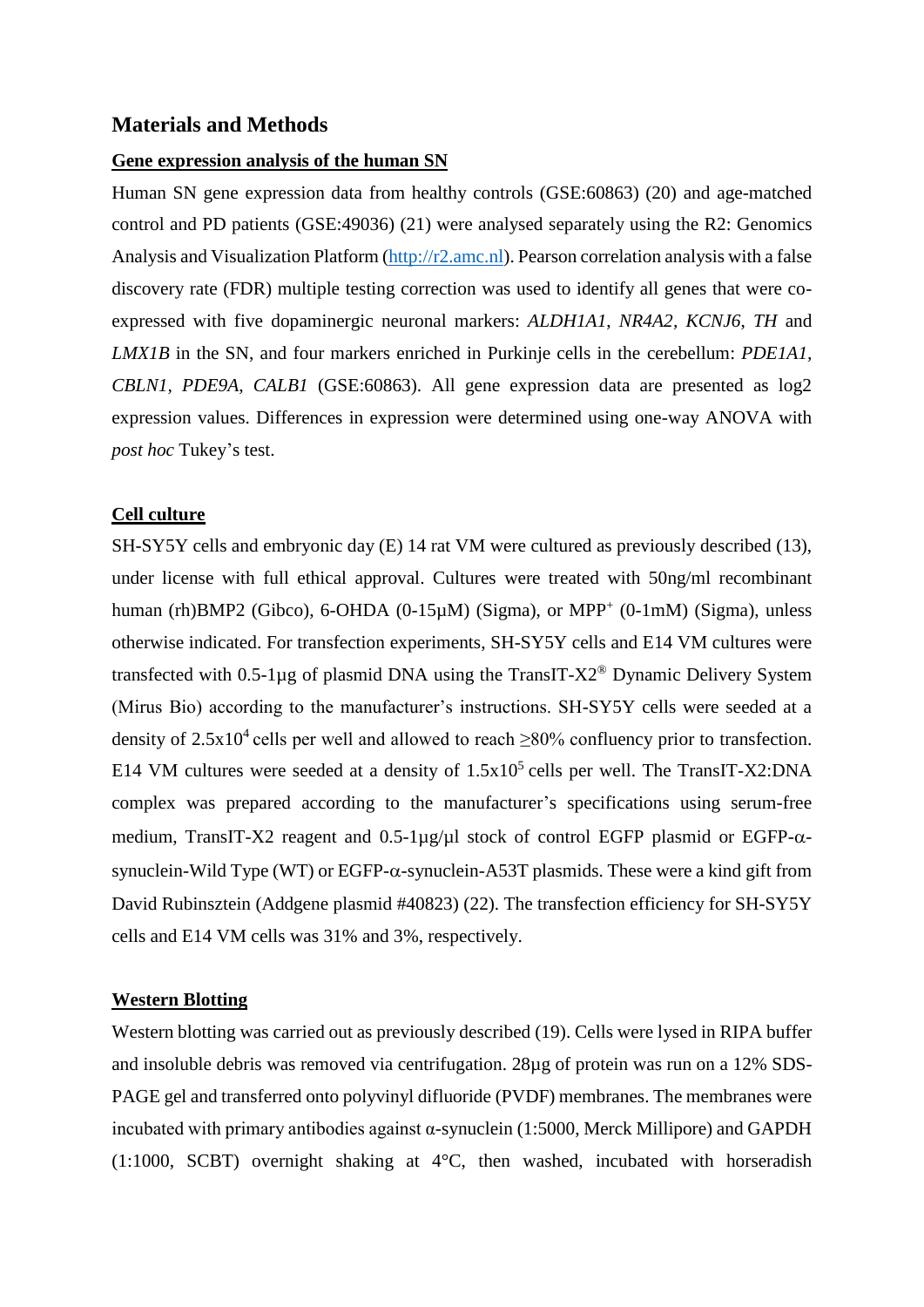peroxidase-labelled anti-mouse IgG (1:5000, Invitrogen), washed and developed using the Pierce™ ECL kit (Thermo Scientific).

#### **Immunocytochemistry**

SH-SY5Y cells were fixed in 4% paraformaldehyde (PFA; Sigma) and E14 VM cultures were fixed in ice-cold methanol or 4% PFA for 15 min at room temperature (RT). Cells were washed three times for 5 min per wash in 0.02% TritonX-100 (Sigma) in 10mM phosphate buffered saline (PBS-T), before being blocked in 5% bovine serum albumin (BSA) in 10mM PBS-T for 1 h at RT, then incubated overnight at 4°C in tyrosine hydroxylase (TH) (1:2000, Merck Millipore; Catalogue number: 36-008) or α-synuclein (SNCA) (1:2000, Merck Millipore; Catalogue number: AB152) diluted in 1% BSA in 10mM PBS-T. Following three 5-min washes in PBS-T, cells were incubated in the appropriate Alexa Fluor 488- or 594- conjugated secondary antibodies (1:500; Invitrogen) diluted in 1% BSA in 10mM PBS-T, for 2 h. Following washes in PBS-T, cells were counterstained with DAPI (1:3000; Sigma) and imaged using an Olympus IX71.

#### **Assessment of cellular morphology**

To assess cellular morphology, the lengths of 5 randomly-selected neurites were measured in no less than 15 randomly-selected fields per N, resulting in at least 225 neurites analysed per experiment. To assess somal area, the somal sizes of 5 randomly-selected cells were measured in 15 randomly-selected fields per N, resulting in 225 cells analysed per experiment. To determine the number of TH positive  $(TH^+)$  cells, TH and DAPI counts were completed in 15 randomly-selected fields and the numbers of TH<sup>+</sup> cells were expressed as percentages of the total DAPI-stained cells. All experiments were repeated at least 3 times and all analyses were performed using Image J software.

#### **Statistical Analysis**

Statistical analysis was performed using GraphPad Prism 6 (©2018 GraphPad Software, CA USA). Unpaired student's *t-*test or one-way ANOVA with *post hoc* Dunnett's or Tukey's test were used as indicated to determine significant differences between groups. Results were deemed to be significant when  $p < 0.05$ . All cell data are presented as mean  $\pm$  SEM.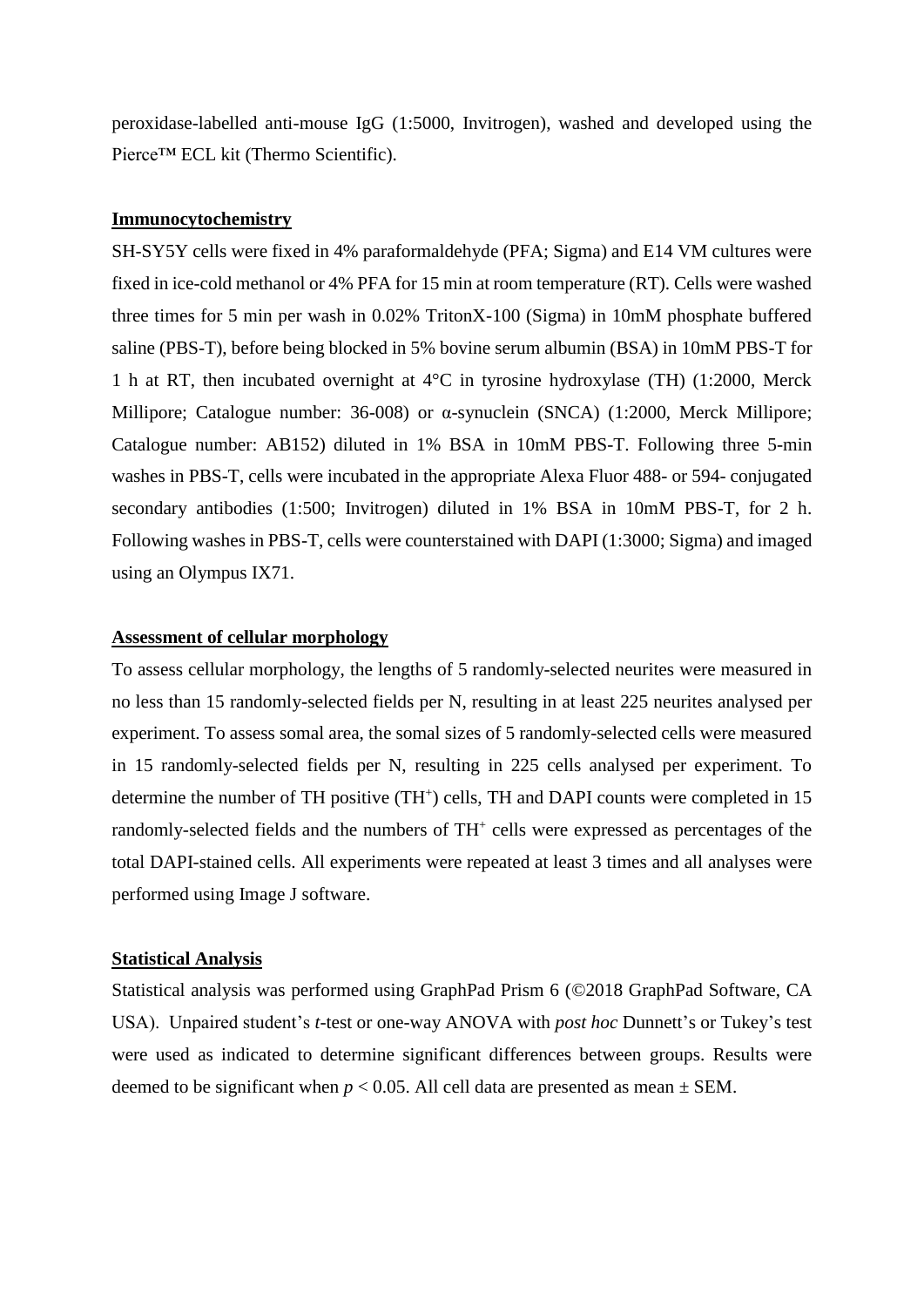#### **Results**

# **Co-expression analysis of the human SN identifies an association between BMPs/BMPRs and markers of mDA neurons.**

We first conducted an unbiased co-expression analysis to identify all genes that were coexpressed with five markers of mDA neurons in the human SN: *ALDH1A1*, *NR4A2/Nurr1*, *KCNJ6/Girk2*, *TH* and *LMX1B* (Fig. 1a, b) (20). These analyses revealed significant positive correlations only for specific ligands and receptors of the BMP subfamily, namely *BMP2*, *BMPR2*, *BMPR1A* and *BMPR1B*, from the lists of co-expressed genes (Fig. 1b -f). While all of the BMPRs were positively correlated with four markers of Purkinje neurons in the human cerebellum (*PDE1A, CBLN1, PDE9A, CALB1*), *BMP2* was not (Fig. 1g). *BMP2* was also expressed at significantly higher levels in the SN than in the putamen or cerebellum (Fig. 1h). We next analysed gene expression data from age- and gender-matched samples in GSE:49036 (21) to examine *BMP2* and *BMPR* expression in the SN of patients at distinct stages of PD. These analyses showed a significant downregulation of *BMP2* in the SN of PD patients at Braak stage 5/6 compared to controls (Fig. 1i), while no significant differences were observed for *BMPR1B* (data not shown) or *BMPR2* (Fig. 1j). These data suggest that BMP2-BMPR signalling may play a functional role in mDA neurons in the human SN.

# **BMP2 promotes neurite growth in 6-OHDA- and MPP+- -treated, and WT--synucleinand A53T--synuclein-overexpressing, SH-SY5Y cells.**

We next determined that 72h treatment with  $1mM MPP<sup>+</sup>$  or  $15\mu M$  6-OHDA had a significant detrimental effect on neurite length in SH-SY5Y cells (Fig. 2a, b). To determine if rhBMP2 treatment could promote neurite growth in cells treated with 6-OHDA or MPP<sup>+</sup>, SH-SH5Y cells were treated with 50 ng/ml rhBMP2 and cultured with or without either neurotoxin for 72h. Here, rhBMP2 promoted neurite growth in cells treated with either 6-OHDA or MPP<sup>+</sup>, both of which had a detrimental effect on neurite growth in SH-SY5Y cells (Fig. 2c, d). To investigate if rhBMP2 could promote neurite growth in cells with a PD-causing WT- or A53T-  $\alpha$ -synuclein overload, SH-SH5Y cells were transfected with a control-GFP, a WT- $\alpha$ synuclein-GFP or an A53T- $\alpha$ -synuclein-GFP overexpression plasmid. Western blotting and immunocytochemistry revealed strong expression of  $\alpha$ -synuclein in cells transfected with  $\alpha$ synuclein-GFP (Fig. 2e, f). Quantification of GFP-positive neurites showed that both WT- and  $A53T-\alpha$ -synuclein overexpression induced decreases in neurite length compared to controls (*p*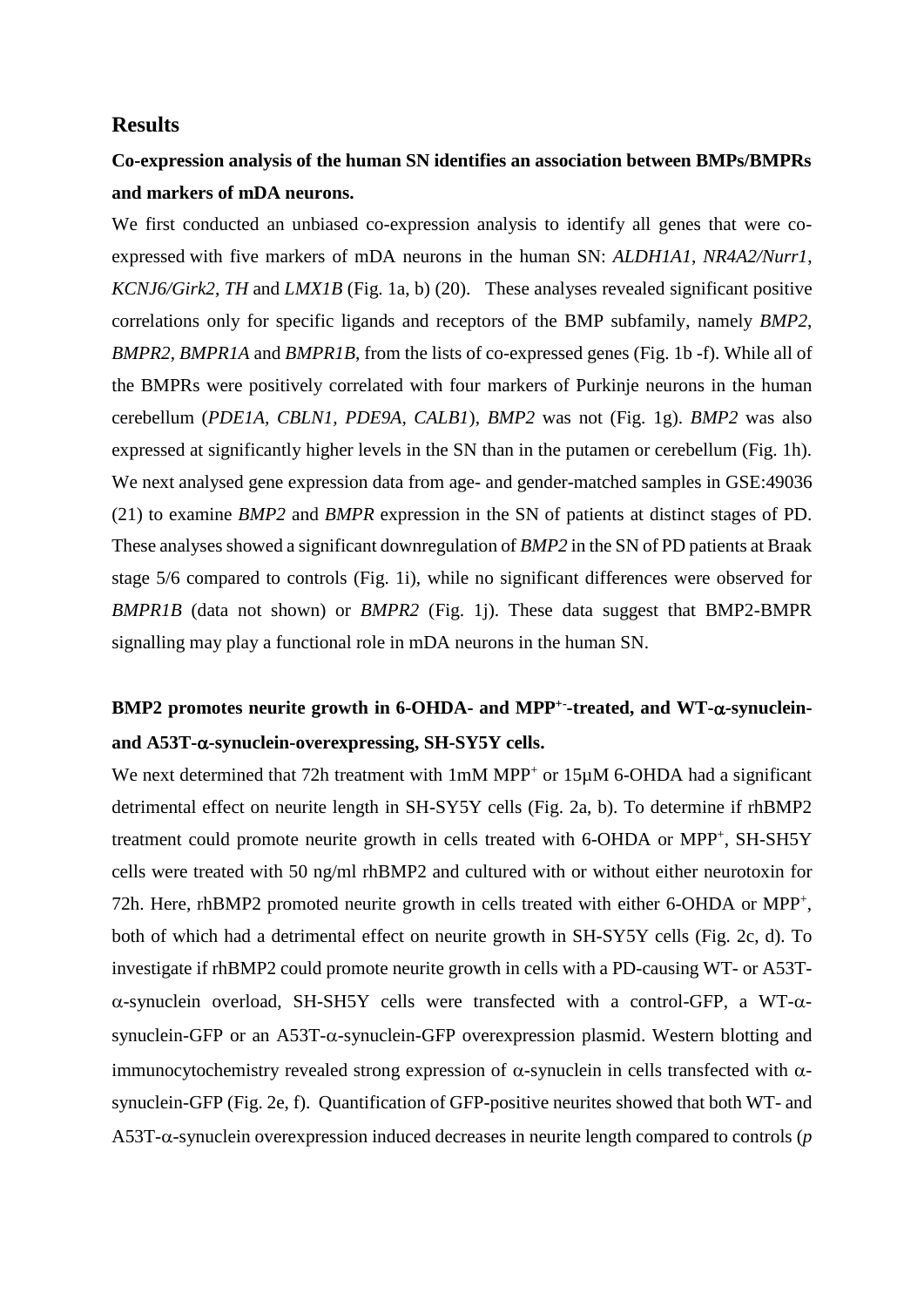$< 0.01$ ) (Fig. 2g, h). However, rhBMP2 treatment was found to promote neurite growth in both WT- and A53T- $\alpha$ -synuclein-overexpressing cells (Fig. 2g, h).

**rhBMP2 protects cultured midbrain dopaminergic neurons against 6-OHDA and MPP<sup>+</sup> .** As SH-SY5Y cells are catecholaminergic and do not recapitulate all the features of mDA neurons, we next examined the effects of rhBMP2 in primary cultures from E14 rat VM. We first determined that 72h treatment with 5µM MPP<sup>+</sup> or 6-OHDA had a significant detrimental effect on  $TH^+$  mDA neurite length (Fig. 3a, b). rhBMP2 treatment induced significant increases in mDA neurite growth, even in those cultures treated with 6-OHDA or MPP<sup>+</sup> (Fig. 3c, d). We then examined the effect of MPP<sup>+</sup> and 6-OHDA on somal area and found a reduction in somal size which was not seen in cultures treated with rhBMP2 (Fig. 3e). We also assessed cell viability and found that both neurotoxins caused a significant decrease in the number of TH<sup>+</sup> neurons, which was partially rescued by rhBMP2 (Fig 3f, h), while the total cell number remained unaffected (Fig. 3g), indicating a partial neuroprotective effect of rhBMP2. These data show that rhBMP2 can promote neurite growth and partially protect primary mDA neurons against 6-OHDA- and MPP<sup>+</sup>-induced degeneration.

# $r$ **hBMP2** promotes neurite growth in WT- $\alpha$ -synuclein- and A53T- $\alpha$ -synuclein**overexpressing cultured midbrain dopaminergic neurons.**

To investigate if rhBMP2 could also promote neurite growth in mDA neurons overexpressing WT- or A53T- $\alpha$ -synuclein, E14 rat VM cultures were transfected with both WT- $\alpha$ -synuclein-GFP and  $A53T-\alpha$ -synuclein-GFP overexpression plasmids, or with a control-GFP plasmid. Immunocytochemistry (Fig. 4a) and subsequent quantification of  $\alpha$ -synuclein staining (given the transfection efficiency was not sufficient for western blotting) showed that E14 VM cultures transfected with either the WT- $\alpha$ -synuclein-GFP or A53T- $\alpha$ -synuclein-GFP plasmid showed strong expression of  $\alpha$ -synuclein compared to cells transfected with the control plasmid (Fig. 4b). While the overexpression of WT- $\alpha$ -synuclein-GFP or A53T- $\alpha$ -synuclein had no effect on somal area compared to the control-GFP group (Fig. 4c), both WT- $\alpha$ synuclein-GFP and  $A53T-\alpha$ -synuclein-GFP resulted in a significant decrease in neurite length compared to controls ( $p < 0.001$ ) (Fig. 4d, e). In contrast, WT- $\alpha$ -synuclein-GFP or A53T- $\alpha$ synuclein-GFP expressing cells that were also treated with rhBMP2 were not significantly different from the controls. These data show that WT- or  $A53T-\alpha$ -synuclein reduced neurite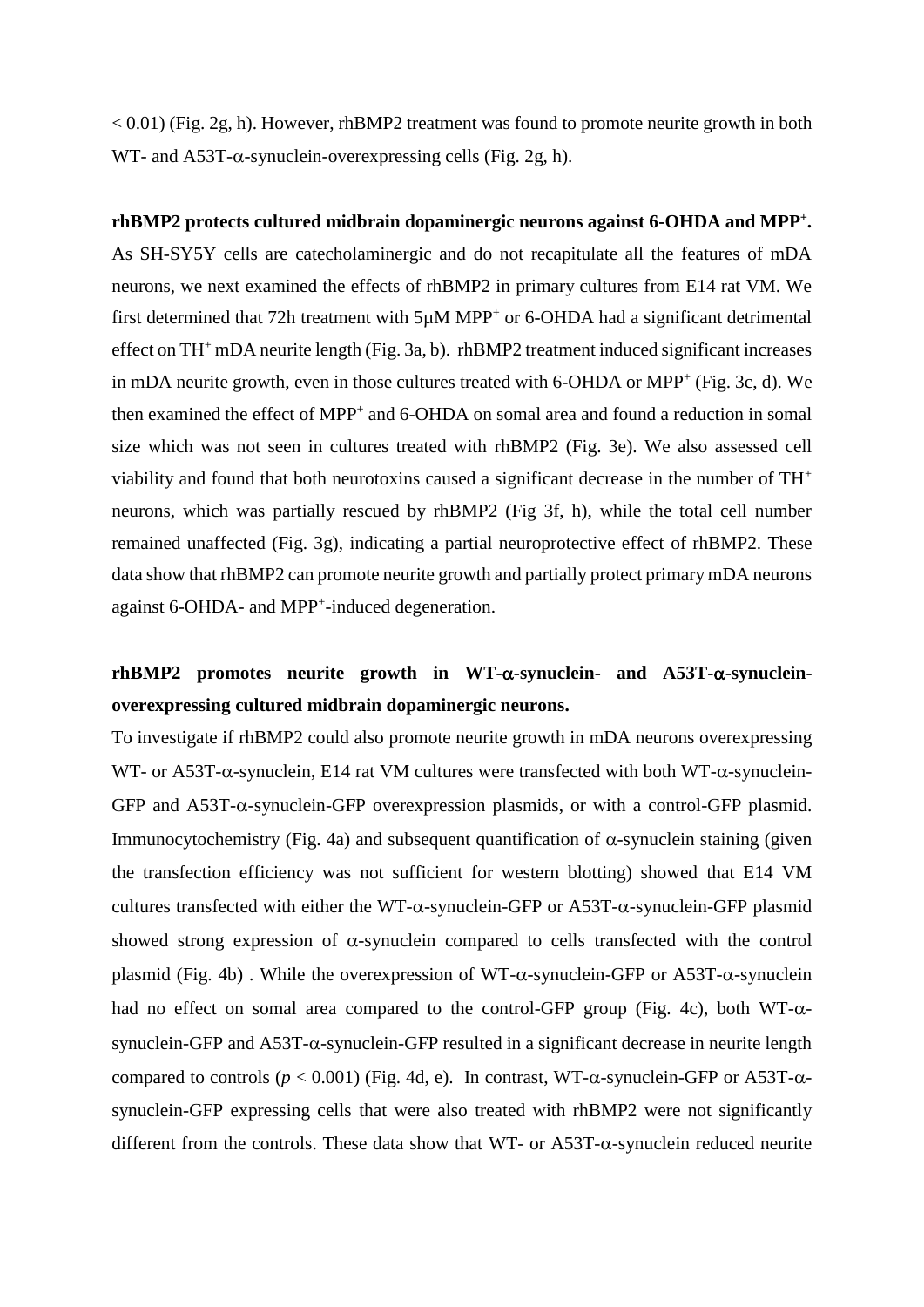growth without affecting somal area, and that rhBMP2 can promote neurite growth in cultured mDA neurons overexpressing WT- or A53T- $\alpha$ -synuclein.

#### **Discussion**

In the present study, we have shown that the expression of BMP2 and its receptors, BMPR1A, BMPR1B and BMPR2, is positively correlated with five key markers of dopaminergic function in the human SN, suggesting a functional relationship between the BMP pathway and mDA neurons. We have also shown that BMP2 is highly expressed in the SN compared to the putamen or indeed the cerebellum, an area known to be particularly responsive to BMPs (23). In agreement with this, previous studies have shown the expression of transcripts for BMP2, BMPR1B and BMPR2 receptors in the rat midbrain from E12, a period where neurotrophic support is critical, prior to target innervation (13). Furthermore, we have identified that BMP2 expression is significantly downregulated in the SN in PD patients at Braak stage 5/6, while there are no significant changes in the expression of its receptors. The findings of these studies suggest that endogenous BMP signalling, perhaps mediated by BMP2, may promote mDA neuronal survival and/or maintain mDA axonal integrity in the adult brain.

Using SH-SY5Y cells as an initial cellular model, we examined the functional role of BMP2 and found that rhBMP2 exerts a concentration-dependent effect on neurite growth (data not shown). In support of this, a number of previous studies have shown that rhBMP2 can promote survival and growth in rodent neurons (for review see ref (12)). In addition, we also found that rhBMP2 promoted neurite growth against the neuritotoxic effects of two wellestablished dopaminergic neurotoxins, MPP<sup>+</sup> and 6-OHDA. We then found that the overexpression of WT- and A53T- $\alpha$ -synuclein-GFP in SH-SY5Y cells caused a significant decrease in neurite length, which was not seen when co-treated with rhBMP2. However, while SH-SY5Y cells are widely-used as an *in vitro* model of mDA neurons, they are ultimately catecholaminergic cells and thus do not replicate all of the features of mDA neurons. To address this, we used primary cultures of E14 rat VM and found that rhBMP2 treatment protected mDA neurons against MPP<sup>+</sup>- and 6-OHDA-induced axonal degeneration. Furthermore, we have shown that MPP<sup>+</sup> causes a reduction to cell soma size, and that both MPP<sup>+</sup> and 6-OHDA reduce numbers of TH<sup>+</sup> neurons, which is partially protected by rhBMP2. In support of our findings, rhBMP2-treatment has also been shown to increase the survival of transplanted E14 VM mDA neurons and to decrease motor deficits, in 6-OHDA-lesioned rat models of PD (24).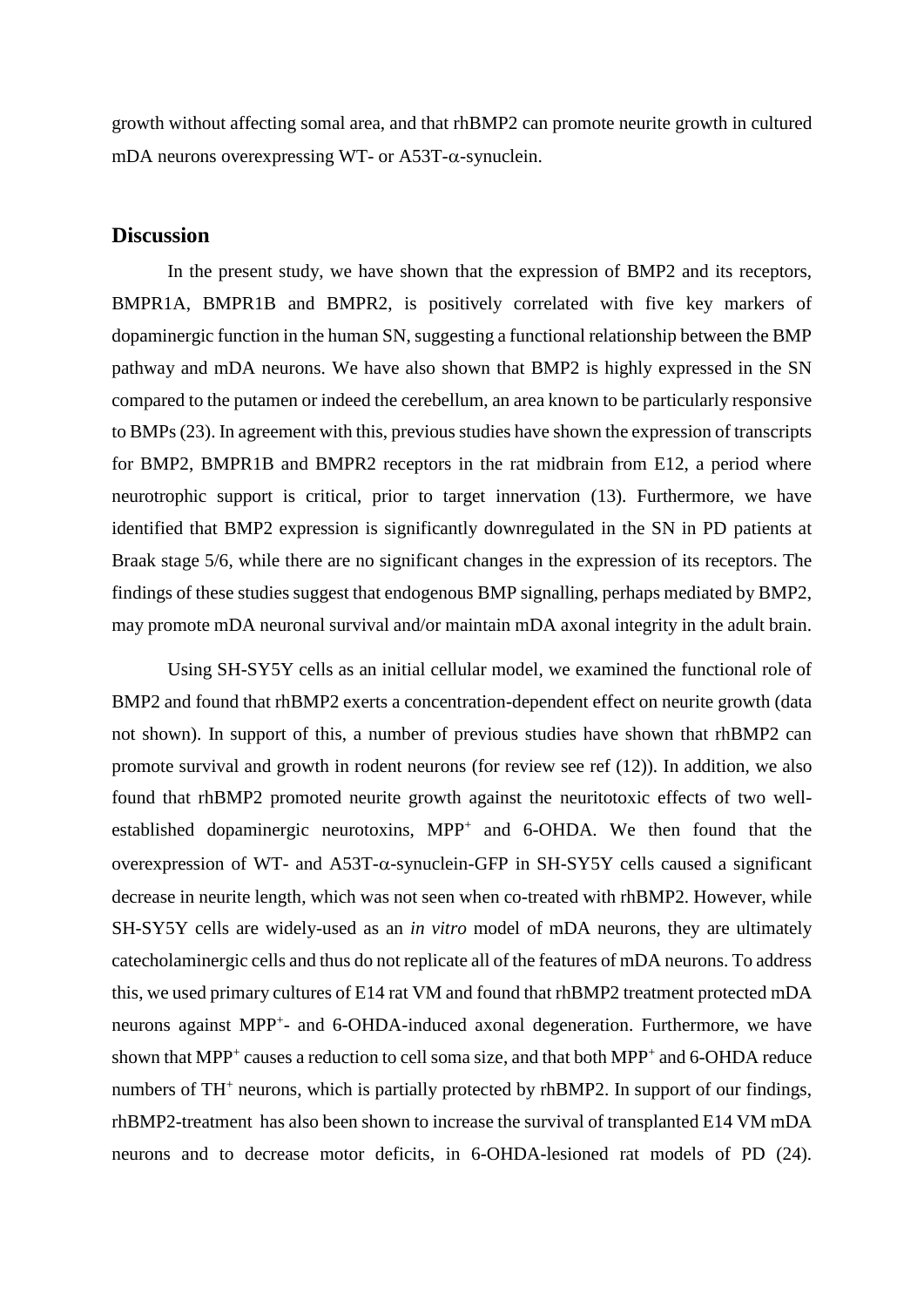Collectively, these data show that rhBMP2 can protect mDA neurons against neurotoxininduced injury and thus may have significant potential as a neurotrophic factor for use in PD therapy.

While MPP<sup>+</sup> and 6-OHDA are very useful neurotoxins for modelling PD, they do not mimic the α-synuclein accumulation that is central to disease progression (25). We therefore overexpressed WT- and A53T-α-synuclein in E14 VM cultures and found a decrease in neurite length, in agreement with a previous study using E14 rat mDA neurons (8). Here, we found that rhBMP2 could promote neurite growth against this  $\alpha$ -synuclein-induced axonal degeneration. In addition, while both WT- and A53T- α-synuclein had significant effects on neurite length, neither WT- or A53T-α-synuclein had an effect on somal size, which is in agreement with a previous study (8). This is significant as it is possible that the degenerative aetiology of PD may occur at both somal and axon levels (26). Indeed, there have been several studies describing axonal degeneration using induced pluripotent stem cell (iPSC)-derived mDA neurons isolated from patients with PD. Specifically, iPSCs derived from PD patients with *SNCA* triplications displayed decreased neuronal differentiation, activity and neurite outgrowth compared to control iPSCs (27), as well as atypical neurite length and axonal fragmentation (10). Additionally, it has also been shown that PD patient iPSC-derived mDA neurons display phenotypic characteristics of PD, including Lewy-like neurites comprised of pathological α-synuclein, protein aggregation, atypical neurite outgrowth, and fragmented axons containing swollen varicosities of α-synuclein or Tau, and have a reduced capability to form synapses (11). These data agree with previous *in vivo* studies showing that transgenic mice expressing human α-synuclein develop synaptic dysfunction in striatal DA terminals and display an age-dependent reduction in DA release (28, 29). Therefore, given this mounting evidence in support of the role of  $\alpha$ -synuclein in axonal degeneration in PD, it is important to identify neurotrophic factors that can protect against  $\alpha$ -synuclein-induced axonal degeneration.

In summary, we report that BMP2 is co-expressed with mDA neuronal markers in the human SN and is downregulated in PD, and that treatment with rhBMP2 can promote mDA neurite growth and protect against neurotoxin- and  $\alpha$ -synuclein-induced degeneration. These findings are important given that clinical trials of two dopaminergic neurotrophic factors, GDNF and neurturin, in PD patients have failed to meet their primary endpoints (30). In light of this, the findings in our study are an important first step in rationalising the further study of rhBMP2 as a potential neuroprotective therapy using  $\alpha$ -synuclein-based translational models of PD.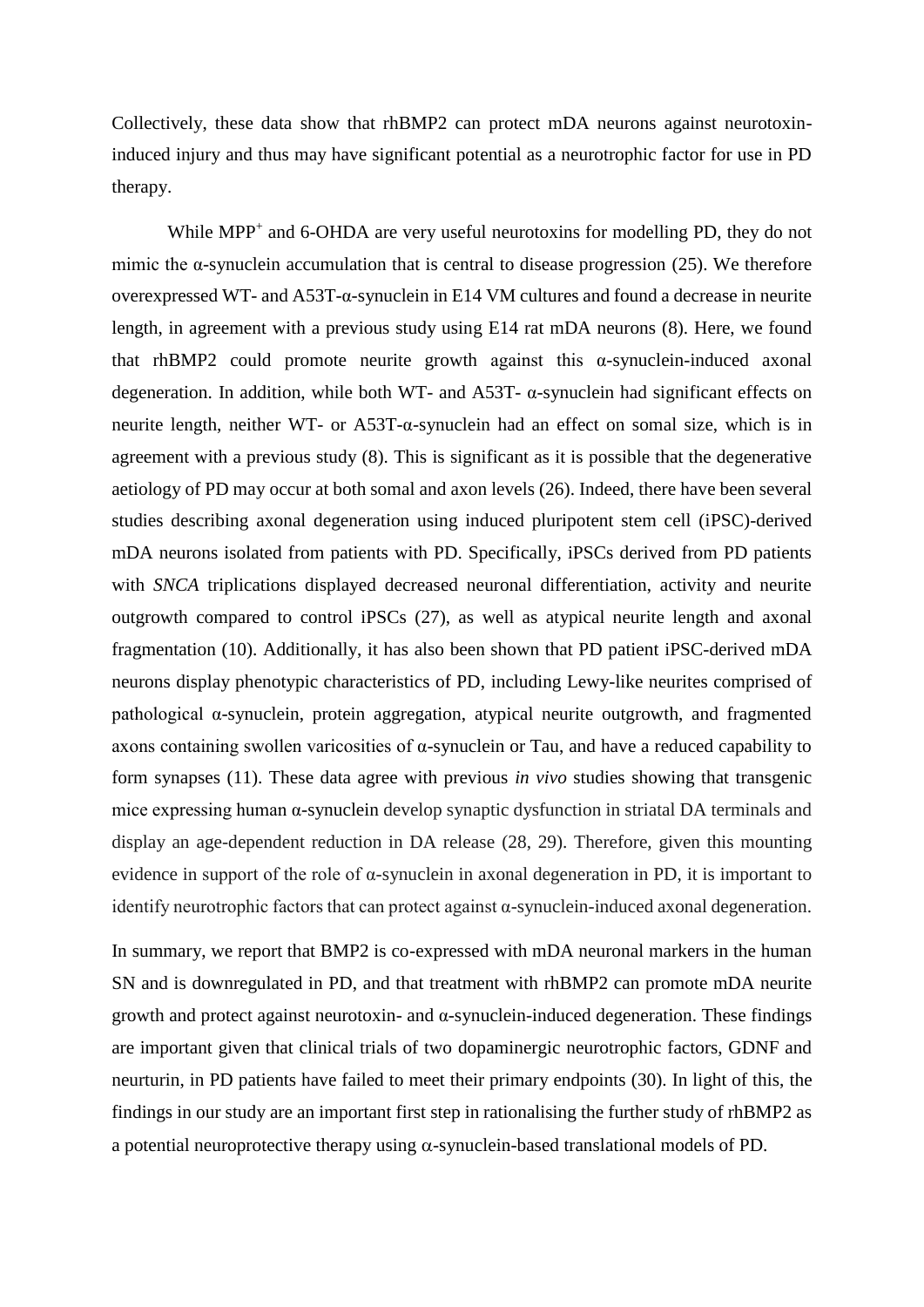### **Conflict of interest statement**

The authors report no conflicts of interest or financial disclosures

### **Author contributions**

SG performed the experiments, analysed the data and co-wrote the manuscript. LC, AS and GOK co-wrote the manuscript. LC, SG and GOK designed the experiments. LC, AS and GOK supervised the study.

## **Acknowledgements**

This publication has emanated from research conducted with the financial support of a RISAM scholarship from Cork Institute of Technology (R00094948) and a research grant from Science Foundation Ireland (SFI) under the grant number 15/CDA/3498 (G.O'K.).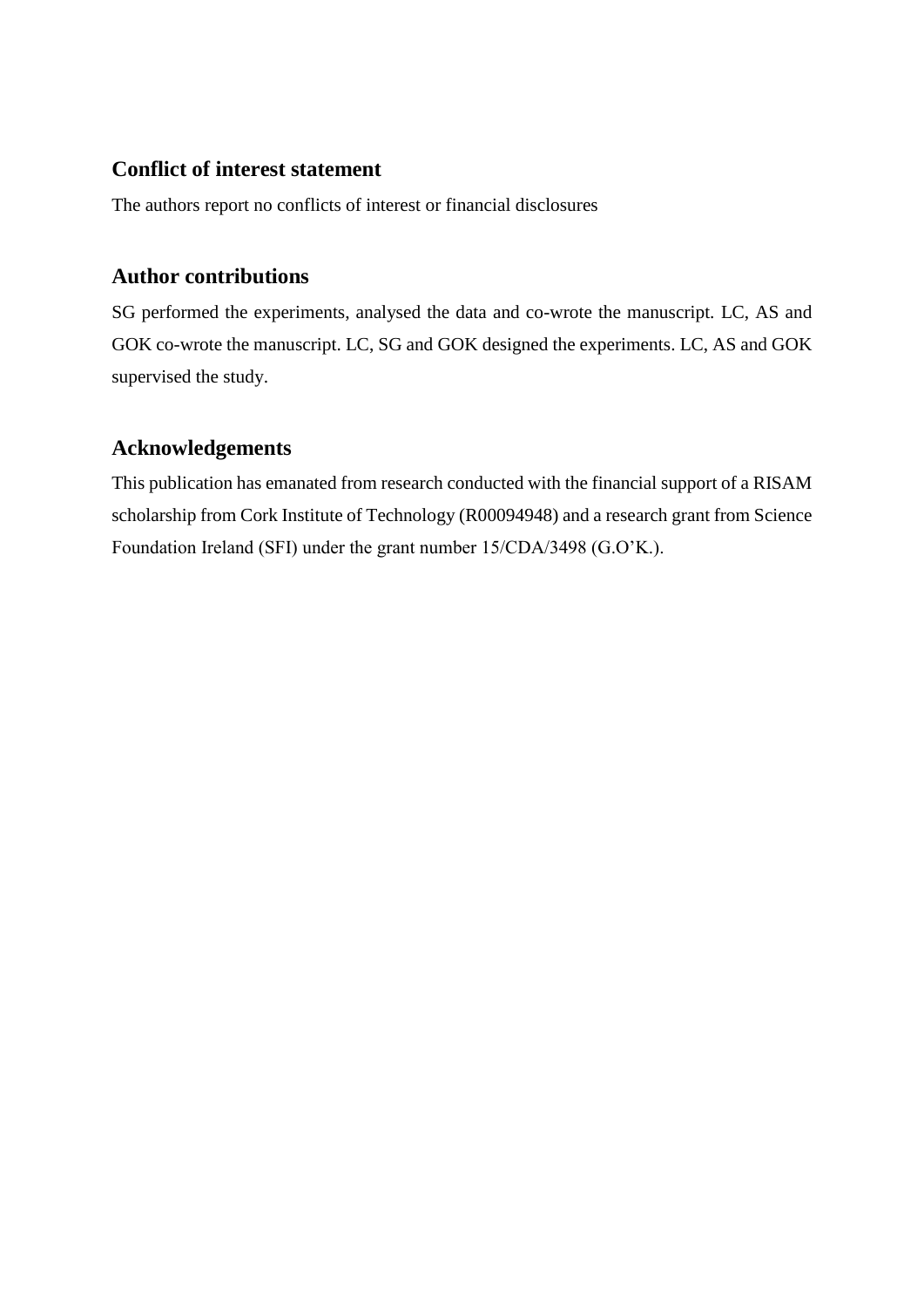# **References**

1. O'Keeffe GW, Sullivan AM. Evidence for dopaminergic axonal degeneration as an early pathological process in Parkinson's disease. Park Rel Dis. 2018;56:9-15.

2. Kruger R, Kuhn W, Muller T, Woitalla D, Graeber M, Kosel S, et al. Ala30Pro mutation in the gene encoding alpha-synuclein in Parkinson's disease. Nature genetics. 1998;18(2):106-8.

3. Polymeropoulos MH, Lavedan C, Leroy E, Ide SE, Dehejia A, Dutra A, et al. Mutation in the alpha-synuclein gene identified in families with Parkinson's disease. Science (New York, NY). 1997;276(5321):2045-7.

4. Singleton AB, Farrer M, Johnson J, Singleton A, Hague S, Kachergus J, et al. alpha-Synuclein locus triplication causes Parkinson's disease. Science (New York, NY). 2003;302(5646):841.

5. Chartier-Harlin MC, Kachergus J, Roumier C, Mouroux V, Douay X, Lincoln S, et al. Alpha-synuclein locus duplication as a cause of familial Parkinson's disease. Lancet (London, England). 2004;364(9440):1167-9.

6. International Parkinson Disease Genomics C, Nalls MA, Plagnol V, Hernandez DG, Sharma M, Sheerin UM, et al. Imputation of sequence variants for identification of genetic risks for Parkinson's disease: a meta-analysis of genome-wide association studies. Lancet (London, England). 2011;377(9766):641-9.

7. Spillantini MG, Schmidt ML, Lee VM, Trojanowski JQ, Jakes R, Goedert M. Alphasynuclein in Lewy bodies. Nature. 1997;388(6645):839-40.

8. Koch JC, Bitow F, Haack J, d'Hedouville Z, Zhang JN, Tonges L, et al. Alpha-Synuclein affects neurite morphology, autophagy, vesicle transport and axonal degeneration in CNS neurons. Cell Death Dis. 2015;6:e1811.

9. Oliveira LM, Falomir-Lockhart LJ, Botelho MG, Lin KH, Wales P, Koch JC, et al. Elevated alpha-synuclein caused by SNCA gene triplication impairs neuronal differentiation and maturation in Parkinson's patient-derived induced pluripotent stem cells. Cell Death Dis. 2015;6:e1994.

10. Lin L, Goke J, Cukuroglu E, Dranias MR, VanDongen AM, Stanton LW. Molecular Features Underlying Neurodegeneration Identified through In Vitro Modeling of Genetically Diverse Parkinson's Disease Patients. Cell reports. 2016;15(11):2411-26.

11. Kouroupi G, Taoufik E, Vlachos IS, Tsioras K, Antoniou N, Papastefanaki F, et al. Defective synaptic connectivity and axonal neuropathology in a human iPSC-based model of familial Parkinson's disease. Proceedings of the National Academy of Sciences of the United States of America. 2017;114(18):E3679-e88.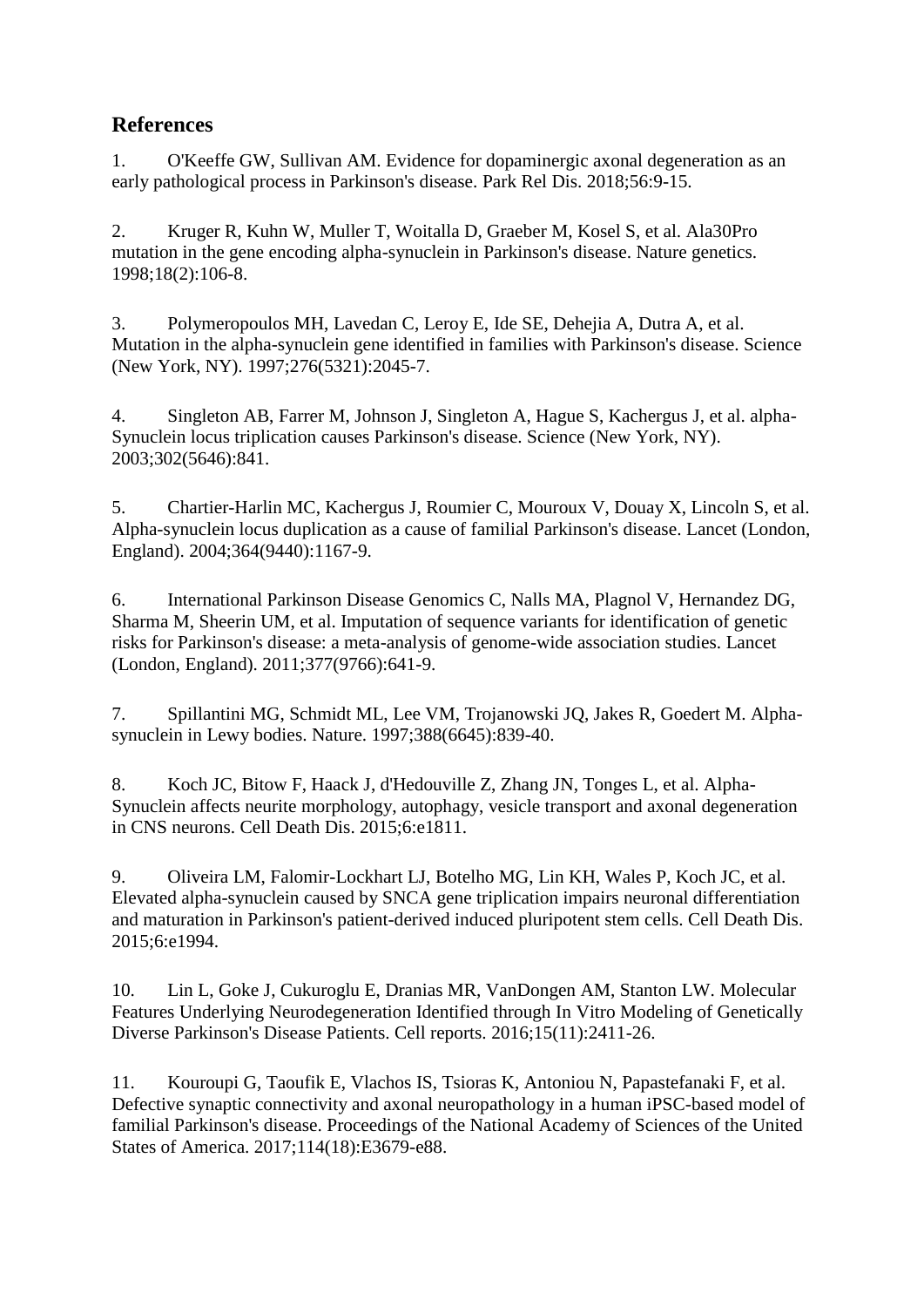12. Hegarty SV, Sullivan AM, O'Keeffe GW. Roles for the TGFbeta Superfamily in the Development and Survival of Midbrain Dopaminergic Neurons. Mol Neurobiol. 2014.

13. Hegarty SV, Collins LM, Gavin AM, Roche SL, Wyatt SL, Sullivan AM, et al. Canonical BMP-Smad signalling promotes neurite growth in rat midbrain dopaminergic neurons. Neuromolecular medicine. 2014;16(2):473-89.

14. Chou J, Harvey BK, Ebendal T, Hoffer B, Wang Y. Nigrostriatal alterations in bone morphogenetic protein receptor II dominant negative mice. Acta neurochirurgica Supplement. 2008;101:93-8.

15. Jordan J, Bottner M, Schluesener HJ, Unsicker K, Krieglstein K. Bone morphogenetic proteins: neurotrophic roles for midbrain dopaminergic neurons and implications of astroglial cells. The European journal of neuroscience. 1997;9(8):1699-709.

16. Reiriz J, Espejo M, Ventura F, Ambrosio S, Alberch J. Bone morphogenetic protein-2 promotes dissociated effects on the number and differentiation of cultured ventral mesencephalic dopaminergic neurons. Journal of neurobiology. 1999;38(2):161-70.

17. Hegarty SV, Sullivan AM, O'Keeffe GW. BMP2 and GDF5 induce neuronal differentiation through a Smad dependant pathway in a model of human midbrain dopaminergic neurons. Molecular and cellular neurosciences. 2013;56:263-71.

18. Hegarty SV, O'Keeffe GW, Sullivan AM. BMP-Smad 1/5/8 signalling in the development of the nervous system. Progress in neurobiology. 2013;109:28-41.

19. Hegarty SV, Wyatt SL, Howard L, Stappers E, Huylebroeck D, Sullivan AM, et al. Zeb2 is a negative regulator of midbrain dopaminergic axon growth and target innervation. Scientific Reports. 2017;7(1):8568.

20. Ramasamy A, Trabzuni D, Guelfi S, Varghese V, Smith C, Walker R, et al. Genetic variability in the regulation of gene expression in ten regions of the human brain. Nature neuroscience. 2014;17(10):1418-28.

21. Dijkstra AA, Ingrassia A, de Menezes RX, van Kesteren RE, Rozemuller AJM, Heutink P, et al. Evidence for Immune Response, Axonal Dysfunction and Reduced Endocytosis in the Substantia Nigra in Early Stage Parkinson's Disease. PLoS ONE. 2015;10(6).

22. Furlong RA, Narain Y, Rankin J, Wyttenbach A, Rubinsztein DC. Alpha-synuclein overexpression promotes aggregation of mutant huntingtin. Biochem J. 2000;346 Pt 3:577- 81.

23. Alder J, Lee KJ, Jessell TM, Hatten ME. Generation of cerebellar granule neurons in vivo by transplantation of BMP-treated neural progenitor cells. Nature neuroscience. 1999;2(6):535-40.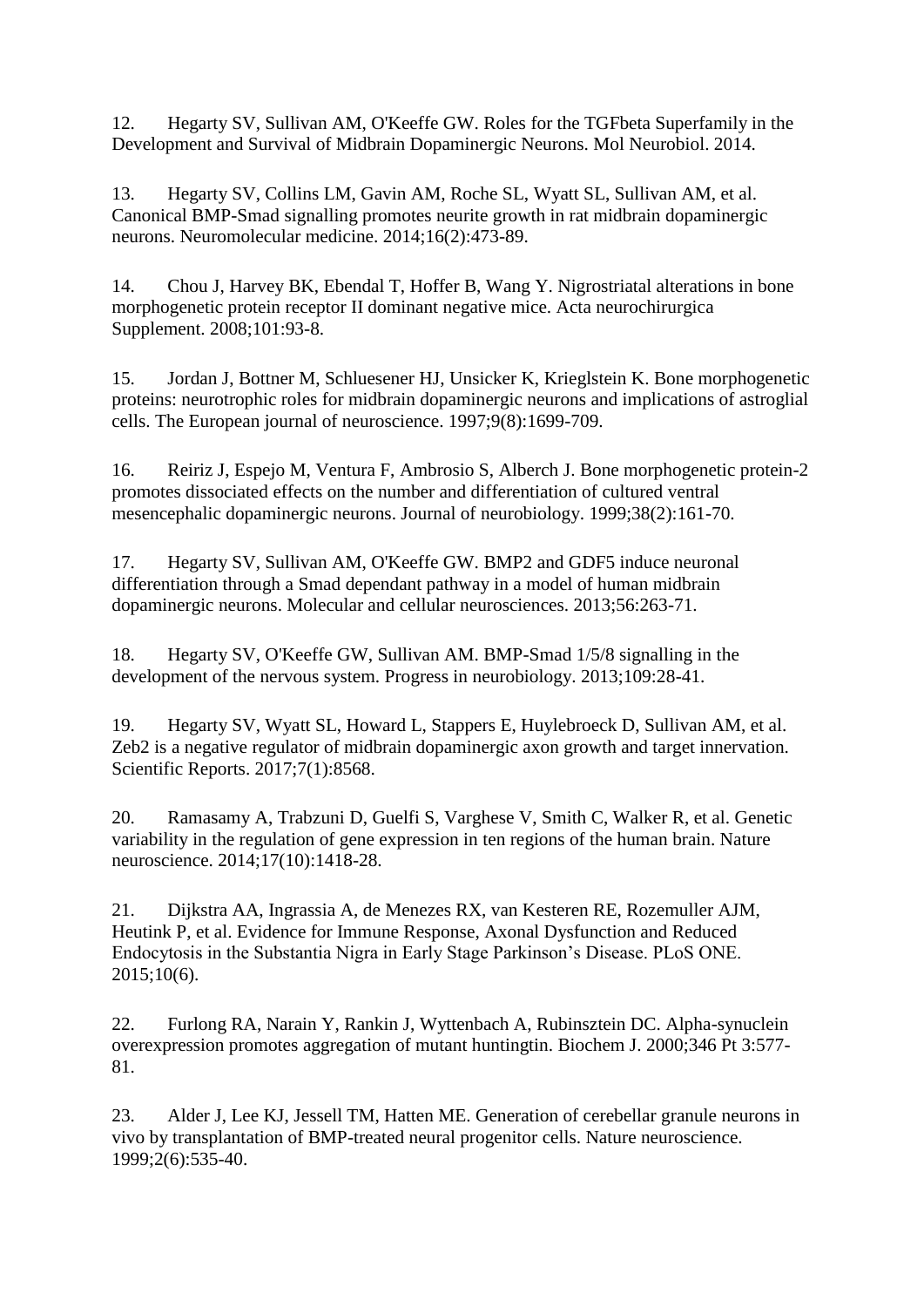24. Espejo M, Cutillas B, Ventura F, Ambrosio S. Exposure of foetal mesencephalic cells to bone morphogenetic protein-2 enhances the survival of dopaminergic neurones in rat striatal grafts. Neuroscience letters. 1999;275(1):13-6.

25. Stefanis L. alpha-Synuclein in Parkinson's disease. Cold Spring Harbor perspectives in medicine. 2012;2(2):a009399.

26. Burke RE, O'Malley K. Axon degeneration in Parkinson's disease. Experimental neurology. 2013;246:72-83.

27. Oliveira LMA, Falomir-Lockhart LJ, Botelho MG, Lin KH, Wales P, Koch JC, et al. Elevated  $\alpha$ -synuclein caused by SNCA gene triplication impairs neuronal differentiation and maturation in Parkinson's patient-derived induced pluripotent stem cells. Cell Death & Disease. 2015;6(11):e1994.

28. Garcia-Reitbock P, Anichtchik O, Bellucci A, Iovino M, Ballini C, Fineberg E, et al. SNARE protein redistribution and synaptic failure in a transgenic mouse model of Parkinson's disease. Brain. 2010;133(Pt 7):2032-44.

29. Hunn BH, Cragg SJ, Bolam JP, Spillantini MG, Wade-Martins R. Impaired intracellular trafficking defines early Parkinson's disease. Trends in neurosciences. 2015;38(3):178-88.

30. Hegarty SV, Lee DJ, O'Keeffe GW, Sullivan AM. Effects of intracerebral neurotrophic factor application on motor symptoms in Parkinson's disease: A systematic review and meta-analysis. Parkinsonism Relat Disord. 2017;38:19-25.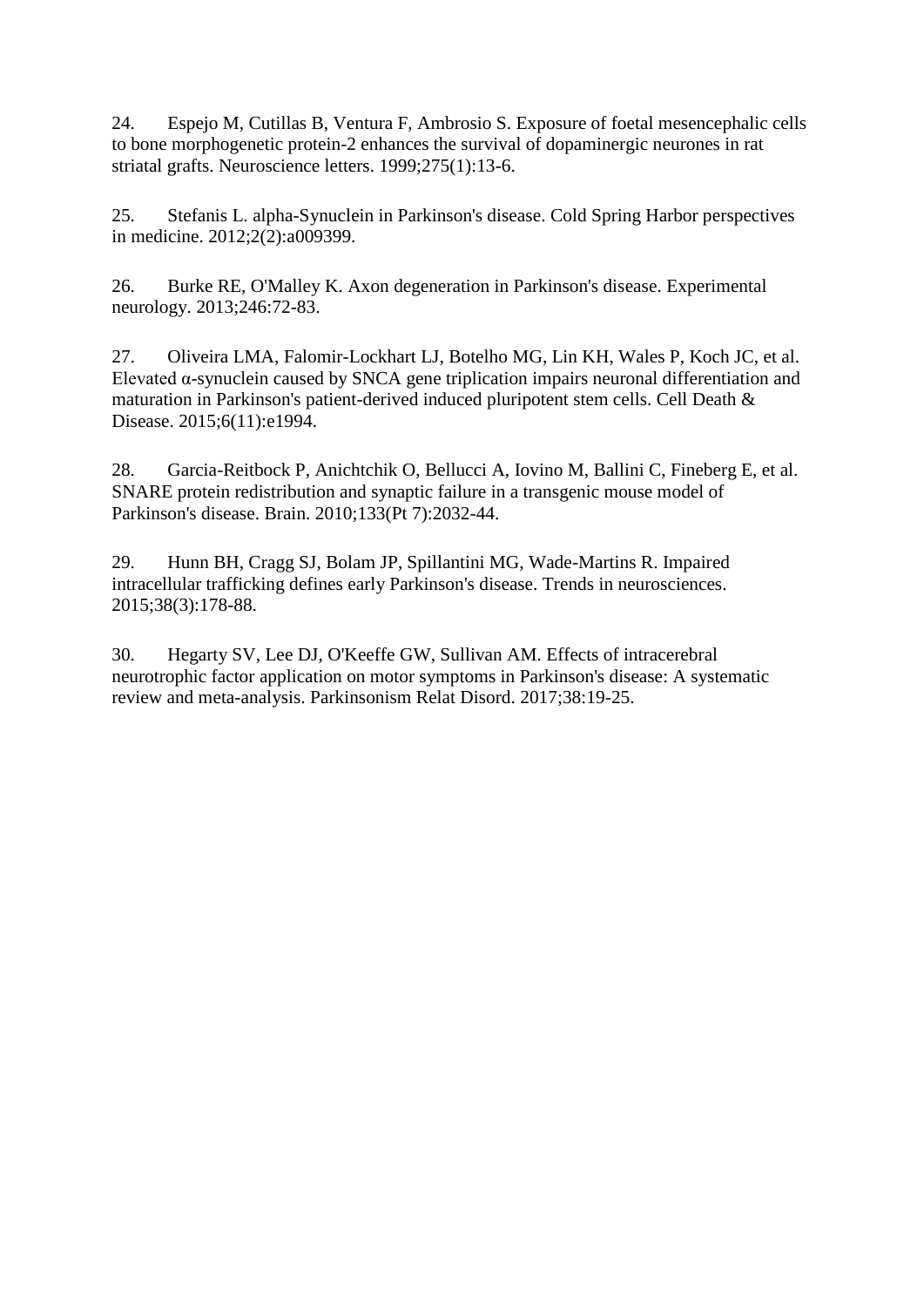### **Figures and Figure Legends**



**Figure 1: BMP2-BMPRs are co-expressed with mDA neuron markers in the human SN.**  (a, b) Pearson correlation analysis showing the *r values* and false discovery rate (FDR) corrected *p*-values (in parentheses) from the SN (n=99). (c-f) Graphs showing the correlation between *BMPR2, BMPR1B, BMPR1A, BMP2* and *ALDH1A1* expression in the SN. All data are 2log expression values. (g) Results of the Pearson correlation analysis showing the *r values* and FDR-corrected p-values (in parentheses) of the correlation of *BMPR2, BMPR1B, BMPR1A* and *BMP2* with four Purkinje neuron markers. (h) Box plot showing *BMP2* expression in the human SN (n=99), putamen ( $n = 121$ ) and cerebellum ( $n = 121$ ) (\*\*\*  $p < 0.001$  and ###  $p <$ 0.001 vs. SN). (i, j) 2log expression values of (i) BMP2 and (j) BMPR2 in the SN of PD at distinct Braak stages of PD, and in age-matched controls ( $p < 0.05$  vs. Control). (h-i) One-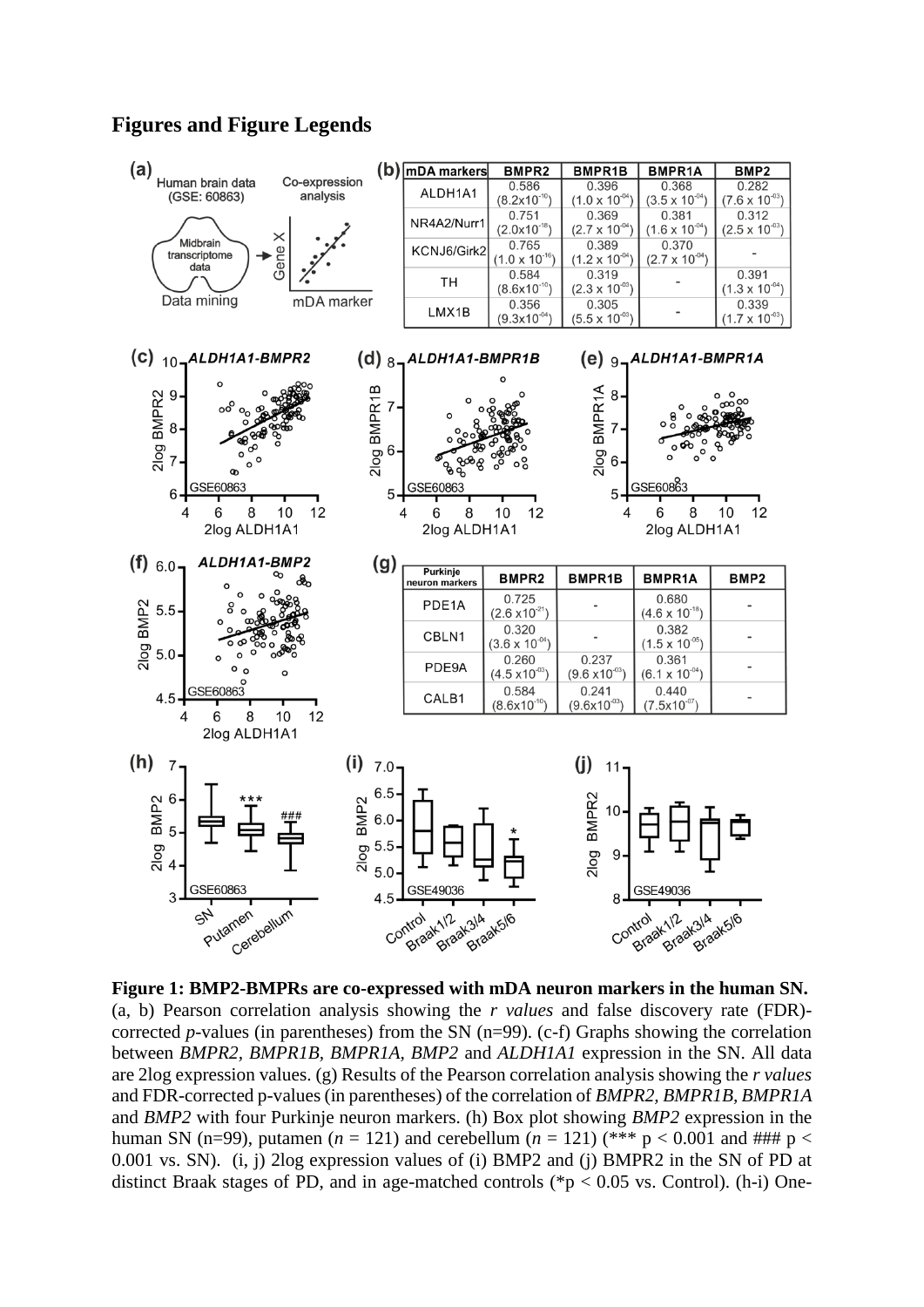way ANOVA with *post-hoc* Tukey's test. Raw data was obtained from (b - h) GSE:60863 and (i, j) GSE:49036 and analysed using the R2: Genomics analysis and visualisation platform [\(https://hgserver1.amc.nl/cgi-bin/r2/main.cgi\)](https://hgserver1.amc.nl/cgi-bin/r2/main.cgi).



**Figure 2: rhBMP2 promotes neurite growth in MPP<sup>+</sup> -treated, 6-OHDA-treated and A53T -synuclein-overexpressing SH-SY5Y cells.** 

(a, b) Total neurite length of  $SH-SYSY$  cells following 72h treatment with either (a) MPP<sup>+</sup> or (b) 6-OHDA, at the concentrations indicated. (c) Total neurite length and (d) representative photomicrographs of SH-SY5Y cells treated with 50ng/ml rhBMP2 and cultured with or without 1mM MPP<sup>+</sup> or 15 $\mu$ M 6-OHDA for 72 h. Scale bar = 100 $\mu$ m. (e) Representative images of SH-SY5Y cells transfected with constructs expressing GFP (Control-GFP) or  $A53T-\alpha$ synuclein-GFP ( $\alpha$ -synA53T-GFP) immunocytochemically stained for  $\alpha$ -synuclein protein at 24h, scale bar = 10 $\mu$ m; quantification of this expression is shown in (f). (g) Total neurite length and (h) representative images of transfected SH-SY5Y cells expressing either control-GFP,  $\alpha$ synWT-GFP or  $\alpha$ -synA53T-GFP and cultured with or without 50ng/ml rhBMP2 for 72h. Scale bar = 50 $\mu$ m. All data are presented as mean  $\pm$  SEM from at least three experiments. (\* p < 0.05,  $p < 0.01$ ,  $p < 0.001$  vs. control or as indicated. One-way ANOVA with Tukey's (a, b, c, g) or Dunnett's (f) *post hoc* test).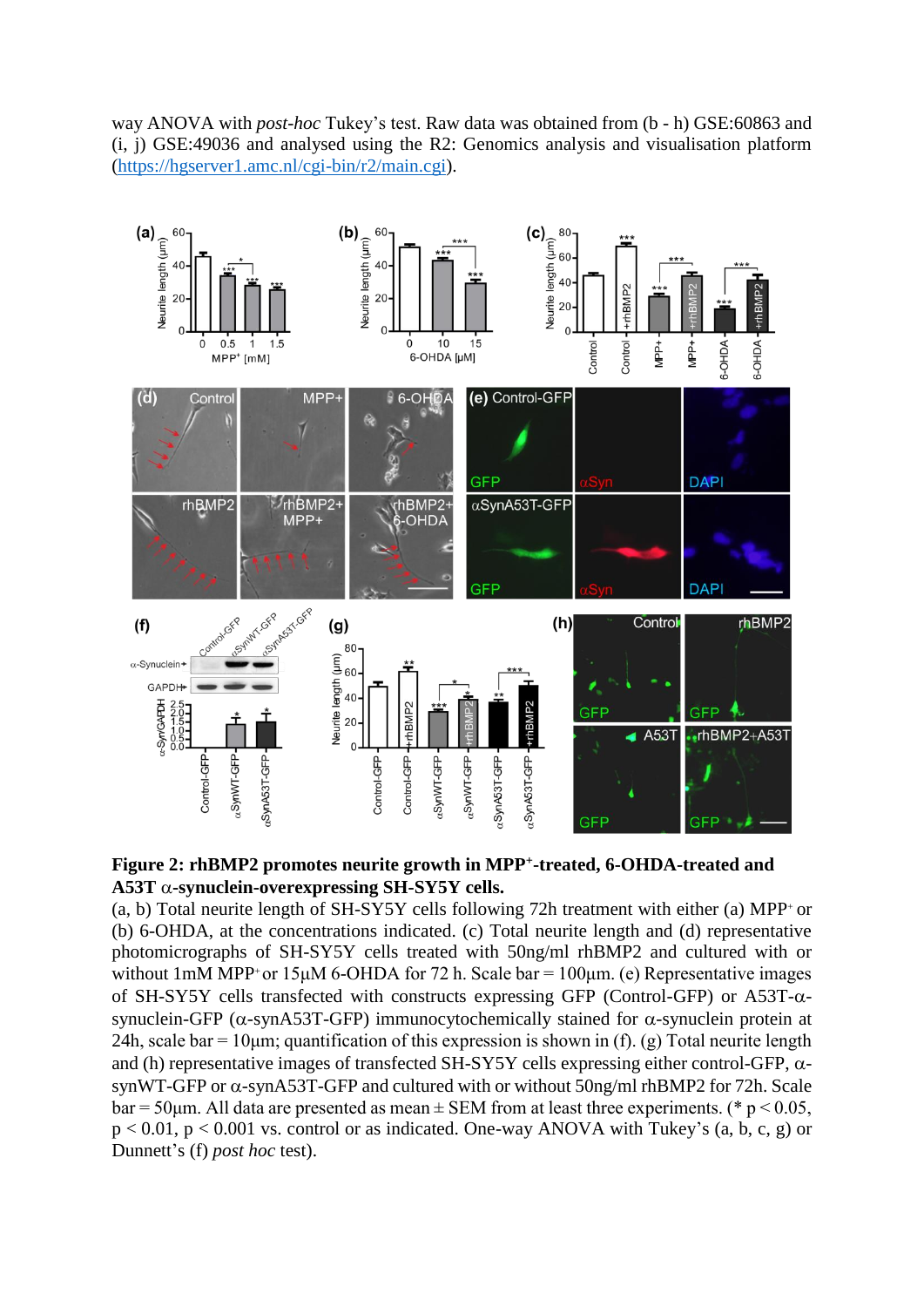



Total neurite length of DA neurons in E14 VM cultures following 72h treatment with (a) 6- OHDA or (b) MPP<sup>+</sup>, at the concentrations indicated. (c) Total neurite length and (d) representative photomicrographs of dopaminergic neurons in E14 VM cultures treated with 50ng/ml rhBMP2 and cultured with or without 5µM MPP+ or 5μM 6-OHDA for 72 h. Scale  $bar = 50 \mu m$ . (e) Somal area, (f) TH<sup>+</sup> neurons as a percentage of total cells and (g) number of cells per field of view, in primary cultures of the E14 rat VM treated with 50ng/ml rhBMP2 and cultured with or without  $5\mu$ M MPP<sup>+</sup> or  $5\mu$ M 6-OHDA for 72h. (h) Representative photomicrographs of TH/DAPI-stained E14 VM cultures, treated as indicated. Scale bar = 50um. All data are presented as mean  $\pm$  SEM from at least three experiments. (\* p < 0.05, p < 0.01, p < 0.001 vs. control or as indicated. One-way ANOVA with Tukey's *post hoc* test).